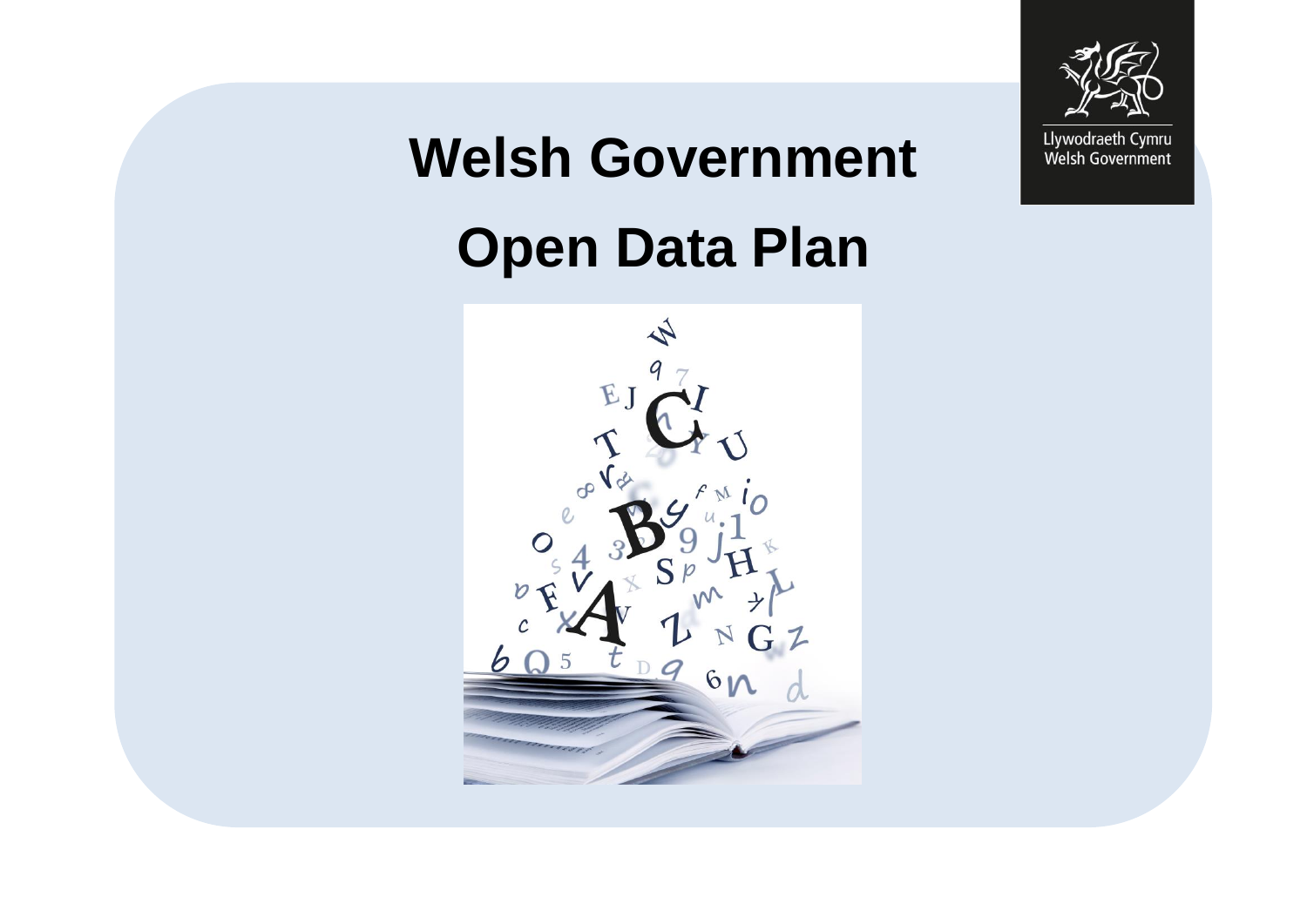Welsh Government Cathays Park **Cardiff** CF10 3NQ

© Crown copyright 2016

Published March 2016

ISBN 978-1-4734-64070

You may re-use this information (not including logos and some images) free of charge in any format or medium, under the terms of the Open Government Licence.

To view this licence, visit [www.nationalarchives.gov.uk/doc/open-government-licence/](http://www.nationalarchives.gov.uk/doc/open-government-licence/) or write to the Information Policy Team, The National Archives, Kew, London TW9 4DU, or email: [psi@nationalarchives.gsi.gov.uk.](mailto:psi@nationalarchives.gsi.gov.uk)

Front Cover Image: © [Edhar Yralaits](http://www.dreamstime.com/edhardream_info) | [Dreamstime.com](http://www.dreamstime.com/)

Any enquiries regarding this publication should be sent to us [OfficeoftheChiefDigitalOfficer@wales.gsi.gov.uk](mailto:OfficeoftheChiefDigitalOfficer@wales.gsi.gov.uk)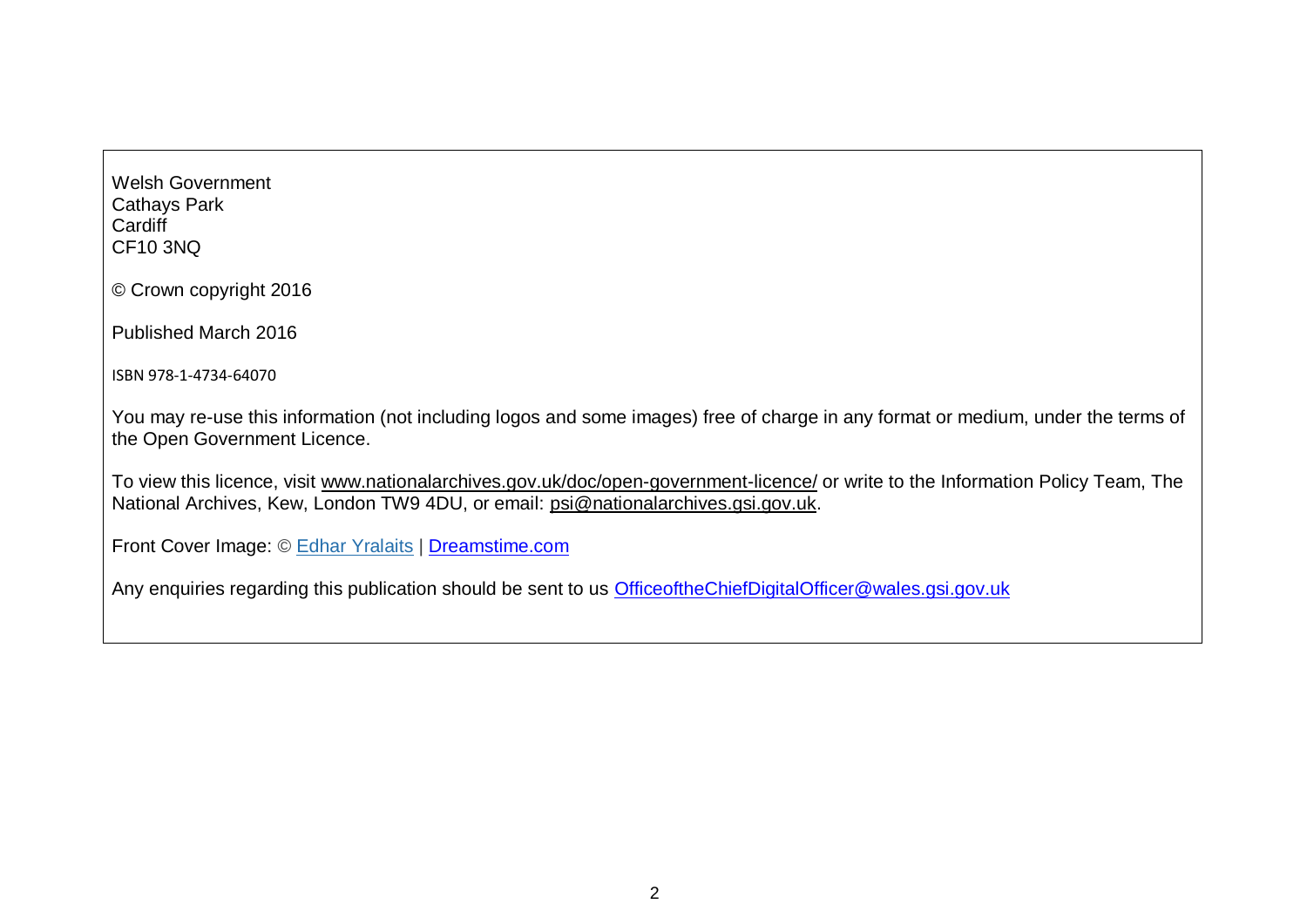### **Ministerial Foreword**

Data is a valuable resource that has the power to transform the services we provide and the decisions we make. None more so than open data which is free to access, free to use and can be shared by anyone.

Opening up access to our data, and encouraging other public bodies to do so, will not only improve transparency and accountability but also drive innovation. By changing the way we work with data and embracing these changes we have an opportunity to identify and predict trends which will enable us to improve the services we provide.

Open data also enables citizens to put data to use. It will help people hold us all to account more effectively and drive improvement. The perspectives of citizens, of communities and of businesses offer a completely different lens to look at data. By publishing more open data we can reap the benefits of this new insight and the innovative solutions they identify.



Within Welsh Government we are already striving to increase the accessibility to our data through websites such as Lle and StatsWales. I want us to build on this excellent work and fully realise the opportunities that open data can provide.

I believe this Open Data Plan will, through raising awareness and consolidating ongoing work, demonstrate Welsh Government's commitment to open data. I also think it provides a practical opportunity to work with and encourage public service organisations to increase their publication and use of open data.

**Leighton Andrews AM** Minister for Public Services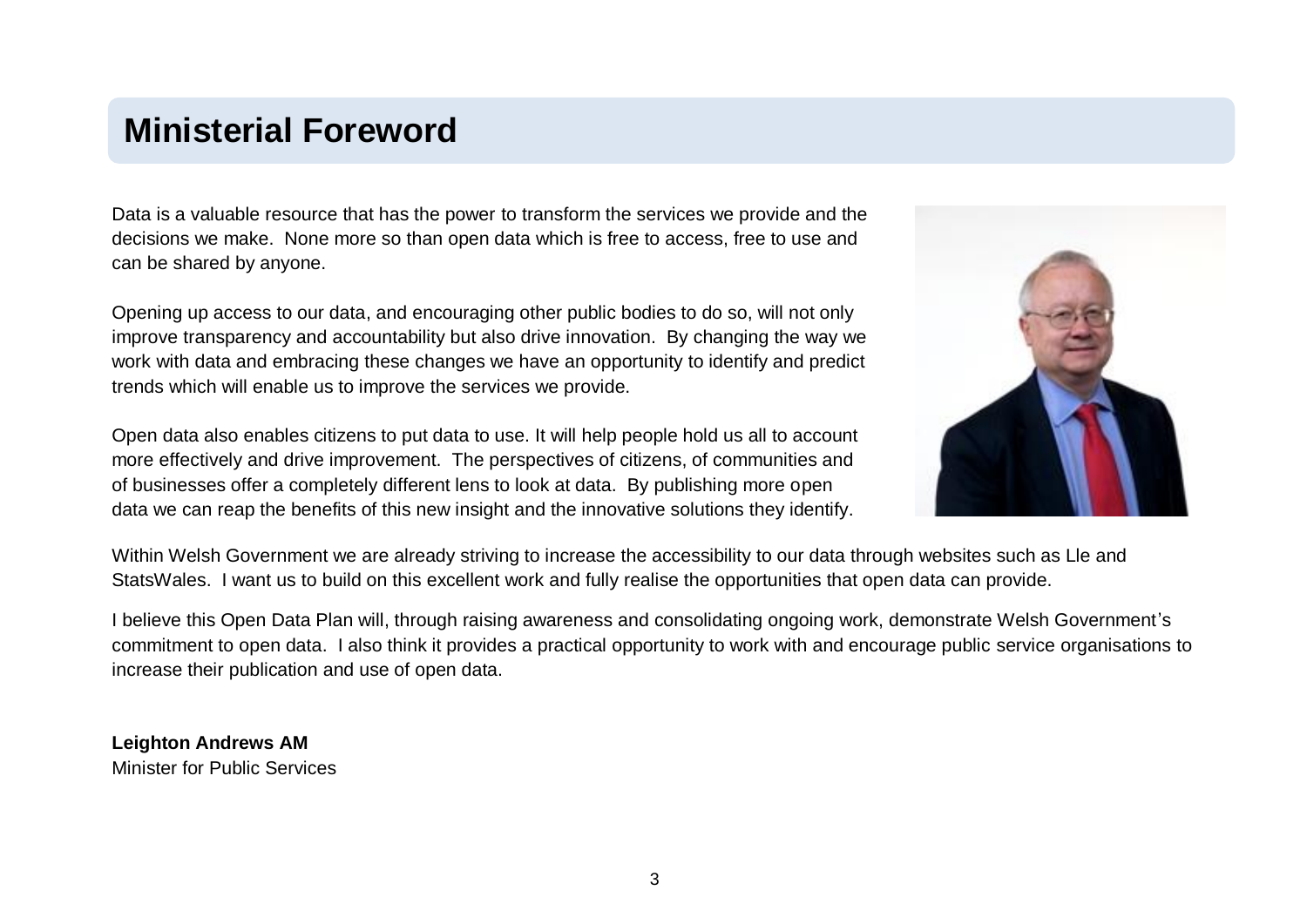- **1. Introduction**
- **2. What is Open Data?**
- **3. Committed to Open Data**
- **4. What are the benefits of Open Data?**
- **5. Risks and limitations**
- **6. Accessibility and usability of Open Data**
- **7. What are we currently doing?**
- **8. What do we plan to do?**
- **9. What does this mean for you?**
- **10. Glossary**

## **Contents 1. Introduction**

Within Wales the public service generates and publishes a vast amount of non-personal data. If this data was published openly and shared freely this could provide numerous opportunities and benefits for the people of Wales, businesses, the public service sector and the Welsh Government.

The Welsh Government is committed to publishing and sharing data that is meaningful, accessible and re-usable. This open data plan not only outlines Welsh Government's ongoing commitments in this area, but aims to increase awareness of open data across Welsh Government. It also hopes to prompt thinking about what we in Welsh Government can be doing to help realise the benefits and opportunities related to open data.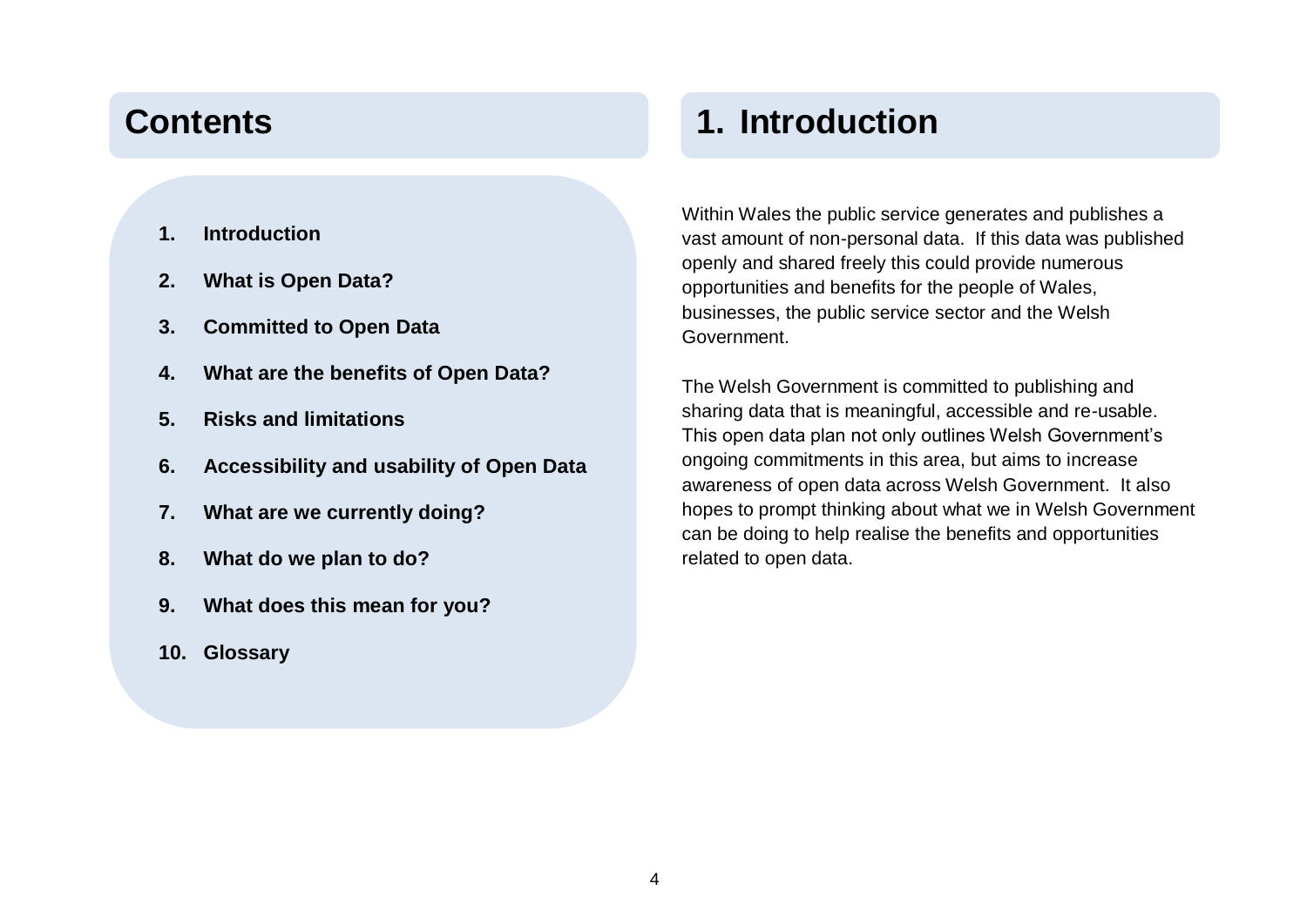### **2. What is Open Data?**

Open data is defined as data that is made freely available in clear understandable formats that can be used, re-used and distributed by anyone.

The main reason for opening up data, besides improving Government openness and transparency, is to help inform and improve services for the public. For example open data can be used to highlight what government money is being spent on, how schools or hospitals are performing, identify problem areas or it can be used to create online services for people.

Whilst open data is not a new concept, in recent years there has been a growing interest in open data both internationally and locally. However, not all data can be made open. There are legitimate reasons for not opening up data, such as the data being personal, the risk of information being misused or the data presenting a security risk.

But, it's not as straight forward as data being either open or closed. In some cases data may be shared with others but only in a certain format or by a specific agreement. This is demonstrated by the [Open Data Institute](http://theodi.org/) (ODI) data spectrum which shows how data can range from being closed to shared through to being openly available.



© Open Data Institute (ODI) - [\(https://theodi.org/data-spectrum](https://theodi.org/data-spectrum)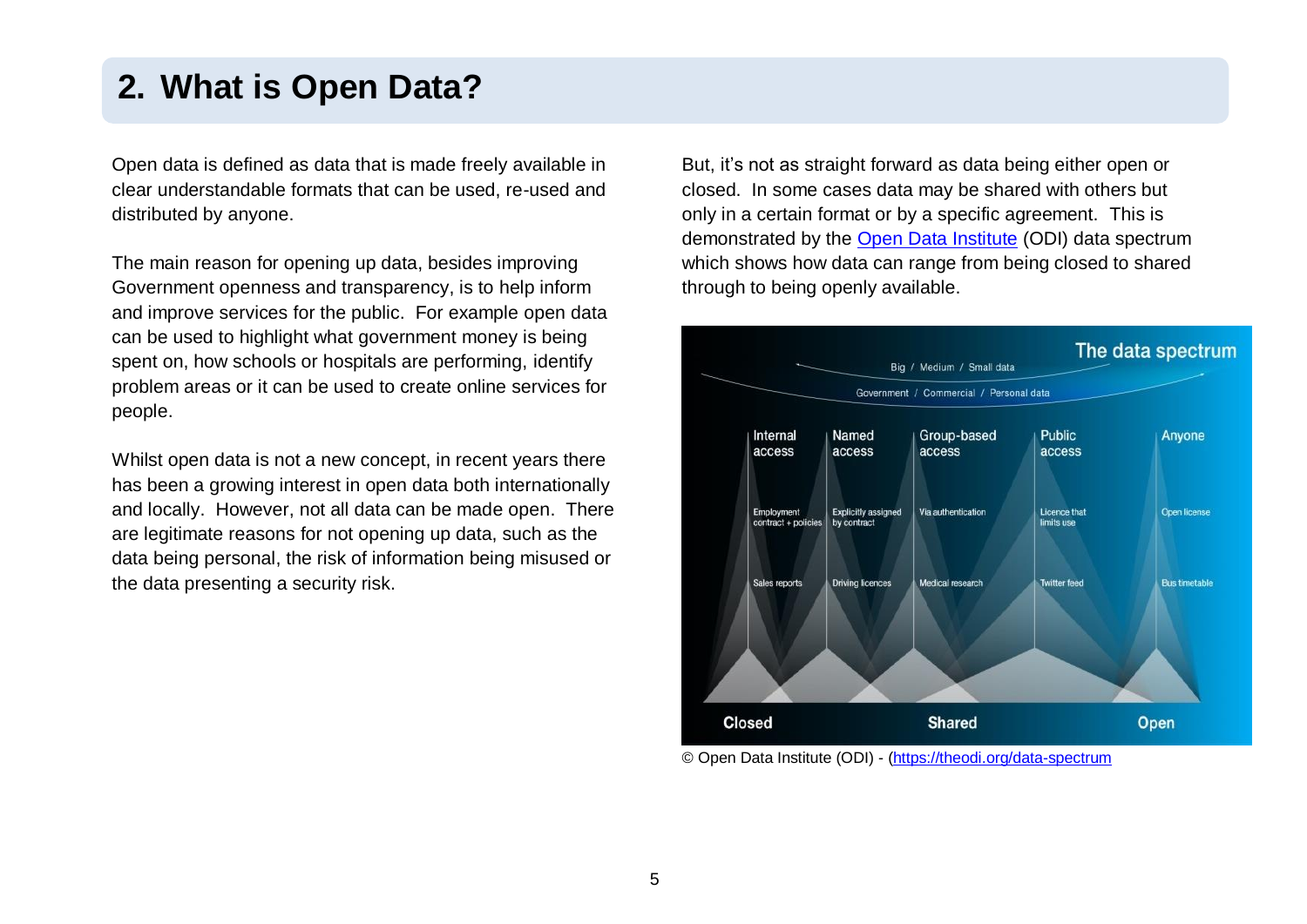### **3. Committed to Open Data**

There are a number of ongoing commitments and legal obligations that support the opening up of data, both locally and internationally.

#### **Global**

An Open Data Charter was agreed at the G8 Summit in June 2013. The G8 agreed that "*open data are an untapped resource with huge potential to encourage the building of stronger, more interconnected societies that better meet the needs of our citizens and allow innovation and prosperity to flourish"*. Members agreed to the following five principles to be the foundation for access to and the release & re-use of data made available by G8 governments:

- Open data by default
- Quality and quantity
- Useable by all
- Releasing data for improved governance
- Releasing data for innovation

#### **European**

The [EU INSPIRE](http://inspire.ec.europa.eu/) Directive which we need to implement by 2019 aims to create an infrastructure that will enable the sharing of environmental spatial information among public sector organisations and better facilitate public access to spatial information across Europe.

The Directive on the re-use of public sector information, more commonly known as the [Public Sector Information Directive](http://www.legislation.gov.uk/uksi/2015/1415/contents/made) (PSI), provides a common legal framework for a European market for government-held data (public sector information). It focuses on the economic aspects of re-use of information rather than on the access of citizens to information. It encourages the Member States to make as much information available for re-use as possible.

#### **UK**

Following publication of its Open Data White Paper in June 2012, the UK Governments commitment to open data has been reinforced by the creation of [data.gov.uk,](https://data.gov.uk/) which brings together data in one searchable website and shares data from all central government departments and some public bodies.

The Code of Practice for Official Statistics, published in 2009, requires producers of official statistics to ensure statistics are disseminated in forms that maximise accessibility and encourages analysis and re-use.

#### **Wales**

The [Well-being of Future Generations \(Wales\) Act](http://gov.wales/topics/people-and-communities/people/future-generations-bill/?lang=en) requires Public bodies, listed in the Act, including the Welsh Government, to think more about the long-term, to work better with people, communities and each other, to try to prevent problems and take a more joined-up approach. The legislation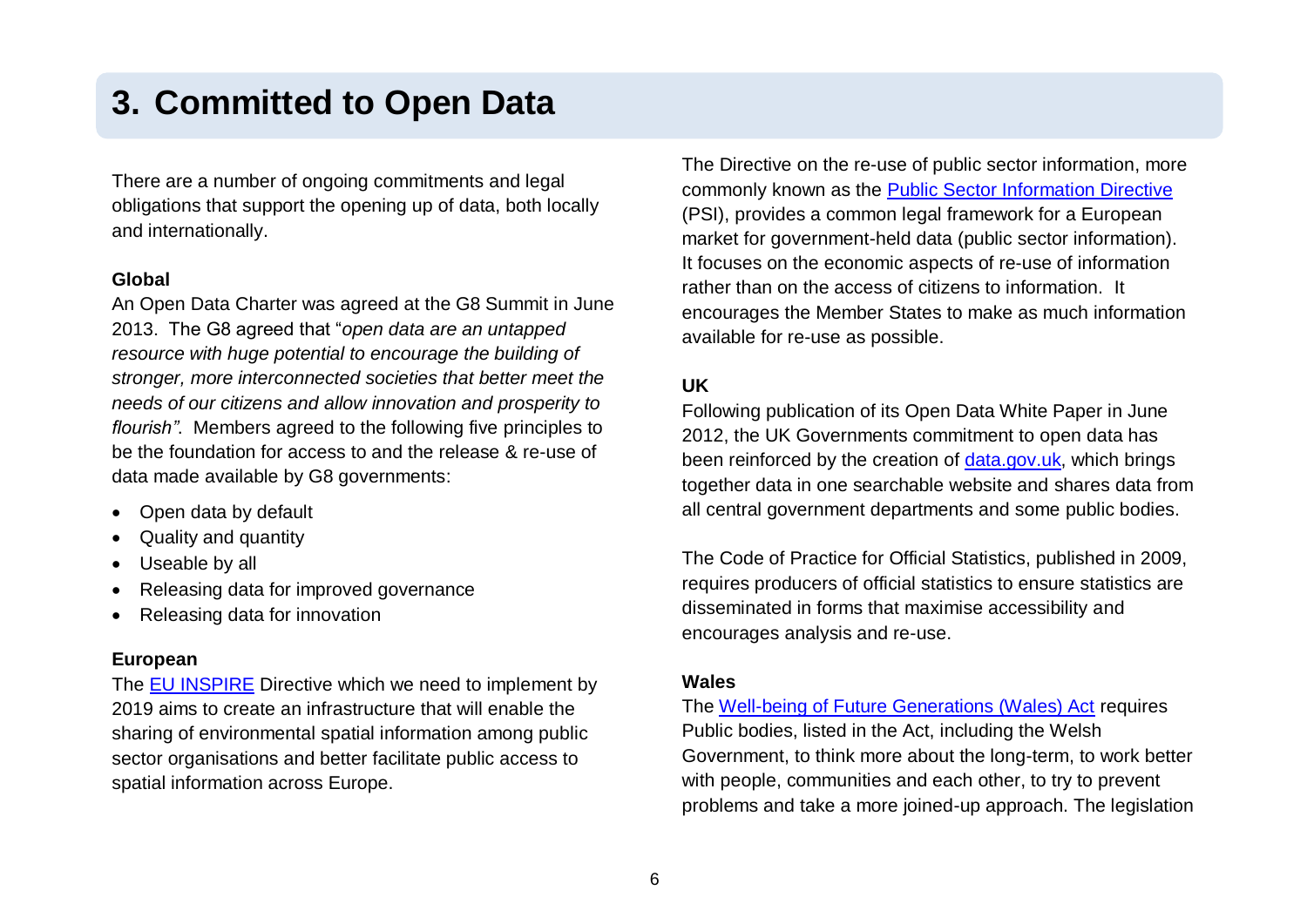introduces seven well-being Goals for Wales, accompanied by five 'ways of working'. Together, they provide a clear framework for decision-making and delivery that will underpin everything we, and the wider public service, do in future. Opening up and sharing data is key to enabling us all to work together to contribute to the goals and see what progress we are making.

Having access to and using our data effectively is a key enabler of delivering good digital services. The benefits associated with open data are therefore highlighted in both [Digital First,](http://gov.wales/topics/science-and-technology/digital/public-services/digital-first/?lang=en) the digital strategy for the public sector in Wales, and the Welsh Government Digital Action Plan. The latter of which contains a specific action to develop and implement a co-ordinated approach for making available our key information assets to help drive economic growth.

A new Welsh Government Information Strategy has been developed, as recommended by the National Archives Information Management Assessment, which aims to provide a framework around how we manage our information. It also explains how we are addressing the governments Information [Principles,](http://www.nationalarchives.gov.uk/information-management/manage-information/planning/information-principles/) several of which can be addressed through open data.

Via its current [Programme for Government](http://gov.wales/about/programmeforgov/about?lang=en) report, Welsh Government has put transparency and accountability at the heart of what we do as a Government. This is to enable the people of Wales to know what their Government is doing on their behalf and how it's managing and spending public money.

#### **Making use of open data: Bathing Water Quality App**

The [Bathing Water Quality](http://environment.data.gov.uk/wales/bathing-waters/) bilingual app, developed by Natural Resources Wales (NRW), enables people to check the quality of the beaches across Wales allowing them to make informed choices. The app contains public sector information, on all bathing waters in Wales, under the Open Government License (OGL).

NRW has also created the [Bathing Water Widget](http://naturalresources.wales/water/quality/bathing-water-quality/?lang=en)  [Designer](http://naturalresources.wales/water/quality/bathing-water-quality/?lang=en) that allows people to customise a live feed of water quality data for a given bathing water site, or all of the sites in a given area, and display that feed onto their website.



**Cyfoeth Naturiol Cymru<br>Natural Resources Wales**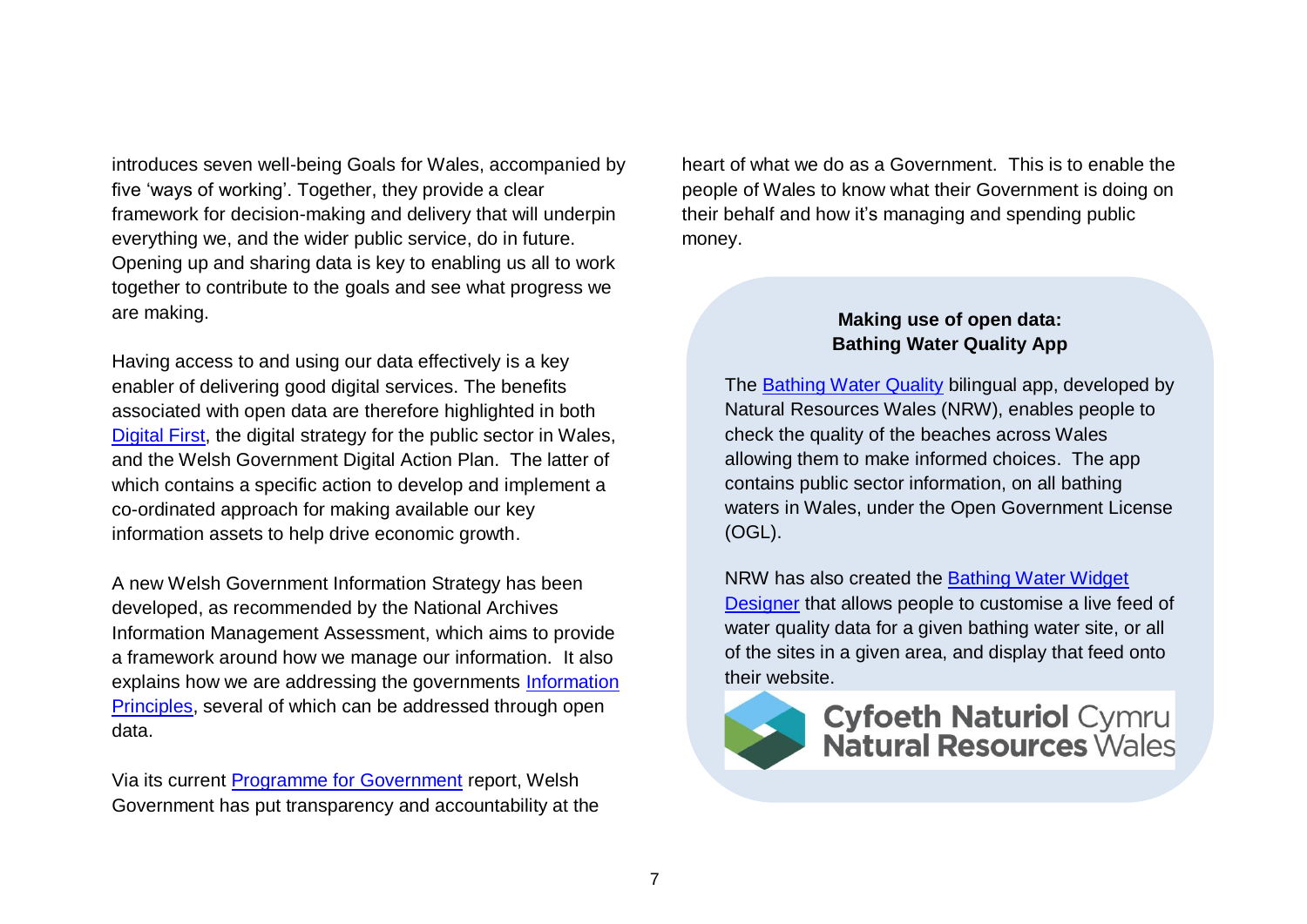### **4. What are the benefits of Open Data?**

Data is an extremely useful resource which if made accessible can provide a number of benefits and opportunities, including presentation of data in easy to understand formats.

Providing access to data can empower the people of Wales, the media, civil society, and businesses to create improvements in public services and inform improved decision making. It can be used to provide individuals and businesses with a wealth of information in order to carry out their personal and work business.

#### **Improved government openness, transparency and accountability**

Open data can help provide the people of Wales with a better understanding of how Welsh Government and public services in Wales are performing and how budgets are being utilised.

#### **Improved public services**

Opening up public sector data enables public services to be transformed through better planning and targeting of services. It also provides opportunities for collaboration and allows public bodies to become more efficient and make savings. For example, by making data available we provide the platform for others to make use of digital technology to develop apps that transform public services and give the citizen a better experience.

#### **Innovation and economic growth**

Open data can help drive innovation through the development of applications that enhance people's daily lives and consequently economic growth. It also provides the opportunity for further innovation through predictive analysis.

The Open Data Institute (ODI), has identified, via its research ['Open data means business'](http://theodi.org/open-data-means-business), 270 UK companies that use, produce or invest in open data. These companies have a combined [annual turnover of over](http://theodi.org/open-data-means-business)  [£92bn,](http://theodi.org/open-data-means-business) employing over 500,000 people.

#### **Data-driven support for Mental Health**

Digital design studio M/A work have worked with mental health charity Mind to build an online hub and web app that pulls together open data from a whole range of sources with the goal of helping people with mental health conditions find opportunities for support and, eventually, employment.

<http://theodi.org/summer-showcase-plexus>

#### **Public empowerment and participation**

Providing access to data can help inform people about the availability and accessibility of services. It enables people to make informed decisions, both in using and challenging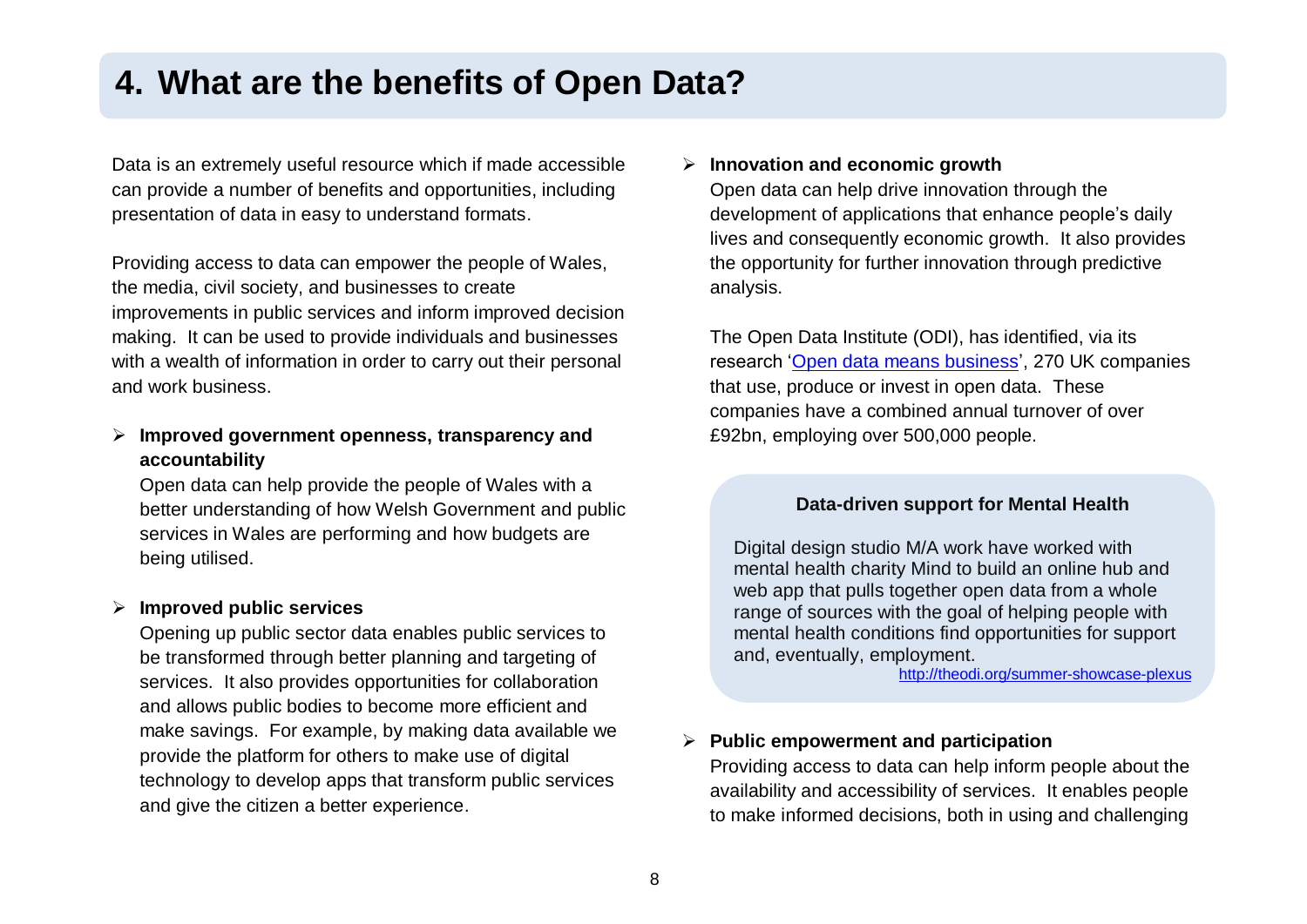services provided. It also empowers people and allows them to participate more actively within their communities and wider.

#### **Reducing burden**

Making data openly accessible can reduce the need for Freedom of information (FOI) requests. Furthermore, if data providers open up their data this may also reduce the need to aggregate data to respond to data collection requests.

Whilst making data openly available can result in numerous benefits, it's not always easy to quantify the cost benefit. However, in 2013 an independent review of public sector information estimated the direct economic benefits of public sector information to the UK economy to be around £1.8 billion a year. It's also worth noting that the value of open data can appreciate economically through its re-use.

#### **Prescription savings worth millions identified by Mastodon C**

In 2012, Mastodon C worked with the ODI, [Open](http://www.openhealthcare.org.uk/)  [Health Care UK](http://www.openhealthcare.org.uk/) and Dr Ben Goldacre to analyse open data around prescribing patterns of statins in GP practices, CCGs, and PCTs across the UK.

The current evidence shows that for most patients, all drugs from this class are equally safe and effective, so doctors are usually advised to use the cheapest. The analysis examined how much money was spent in each area on the more expensive drugs. If the research had been conducted a year before, potentially over £200m of unnecessary expenditure could have been saved.

<http://theodi.org/stories>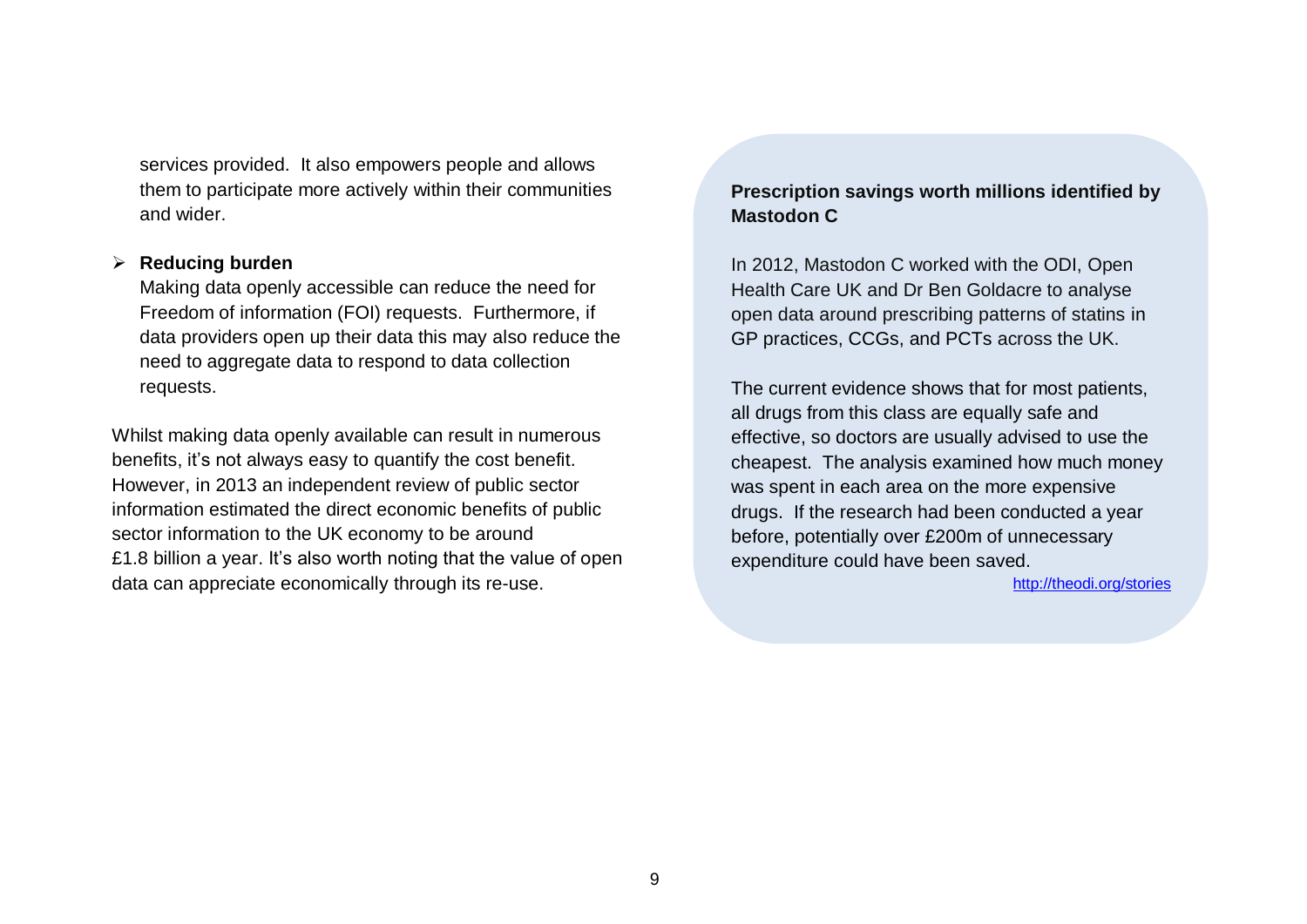### **5. Risks and limitations**

Whilst open data offers up many benefits, it is not without its risks and limitations both in terms of making data open and the use of it. However many of these risks and limitations can be mitigated against if careful consideration is given to what data can be made open and the means in which this is done.

#### **Risk to privacy**

Certain types of data should not be opened up as doing so could affect the privacy of an individual, business or organisation. However we can alleviate this potential risk by carrying out a [Privacy Impact Assessment](http://intranet/English/PolicyDelivery/AppraisingPolicy/Social/Pages/Privacy.aspx) (PIA) as well as considering whether aggregation or anonymisation of data could prevent disclosive information being made available.

#### **Incorrect interpretation of data**

Some users may, through lack of understanding of the data and its limitations, misuse data. However, by providing advice on how the data should be used, the limitations associated with the data, as well as accurate and up to date information about the data (metadata), data providers can help reduce this potential risk.

#### **Inaccurate data**

It may not always be clear what, if any, validation data has gone through. Where no information is provided about the quality of the data, users need to be mindful of the possible limitations of the data they are using and consider whether the data is fit for purpose.

#### **Inconsistent with aggregated data**

In some instances inconsistencies may occur between open data and published aggregated data. This may be due to different levels of validation being carried out or data referring to different time periods. This in part can be addressed by data providers sharing accurate metadata about their data. We can also help mitigate this risk by publishing official statistics in as timely as fashion as possible to ensure there is a clear set of authoritative data available on nationally important data series.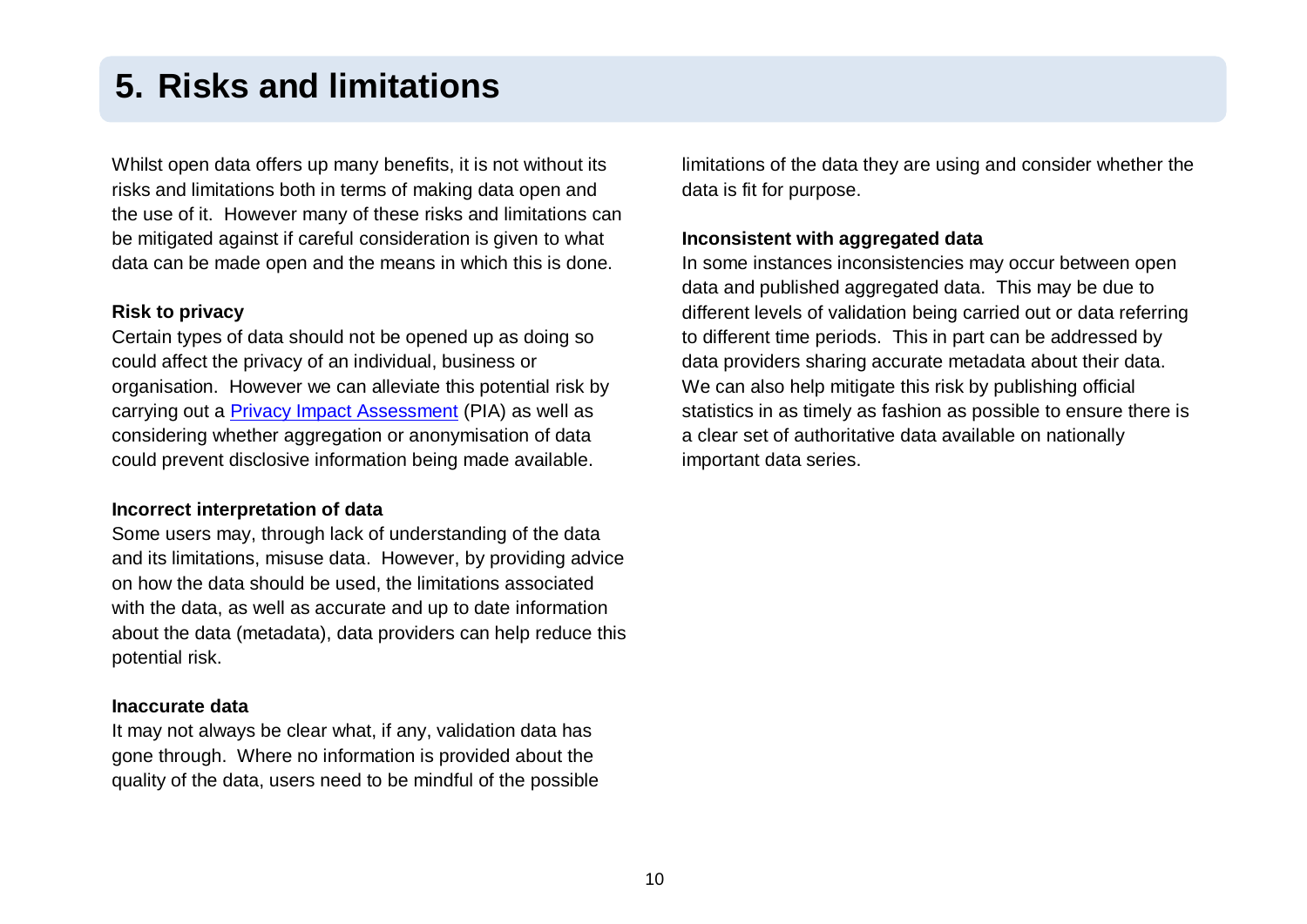## **6. Accessibility and usability of Open Data**

#### **Accessibility**

For data to be classed as open it needs to be published in a format that is easy to access and be re-used. The 5 star rating scheme below was developed by Sir Tim Berners-Lee, creator of the web and President of ODI, and provides a simple indication of how open data is. Welsh Government will use this rating scheme to both assess the openness of our data and communicate it with others.

| 5 Star rating scheme |                                                                                                                            |
|----------------------|----------------------------------------------------------------------------------------------------------------------------|
|                      | Make your data available online<br>(whatever the format) under an<br>open license                                          |
| **                   | Make your data available as<br>structured data but proprietary<br>format (e.g., Excel instead of<br>image scan of a table) |
| ***                  | Make your data available in a non-<br>proprietary open format (e.g. CSV<br>as well as Excel)                               |
| ****                 | Use URIs to denote things, so that<br>people can point at your data (e.g.<br>RDF)                                          |
| *****                | Link your data to other data to<br>arovido contoxt                                                                         |

#### **Quality**

Furthermore Open Data Certificates, which Welsh Government is aiming to obtain, have been developed by ODI to measure how effectively someone is sharing a dataset for ease of re-use. Covering technical issues, rights and licensing, documentation, and guarantees about availability, the certificates offer a rounded assessment of the quality of publication of a dataset, providing a clear quality mark for re-users.

#### **Knowing when data can be used and re-used**

Data owners need to provide clarity to users on whether their data is open and can be re-used freely. Within the Public sector this is provided in the form of the Open Government Licence (OGL). The OGL is a simple set of terms and conditions under which information providers in the public sector can license the use and re-use of their data. If data is not made available under the OGL users will need to contact the relevant rights owner of the data.

Whilst an increasing proportion of the information Welsh Government publishes is available under the OGL, work is ongoing to make all appropriate information available under the OGL. However there will always be data that cannot be offered for use under OGL such as data protected by the [Freedom of](http://www.legislation.gov.uk/ukpga/2000/36/contents)  [Information \(FOI\) Act](http://www.legislation.gov.uk/ukpga/2000/36/contents) and the [Data Protection Act \(DPA\).](https://www.gov.uk/data-protection/the-data-protection-act) Also some data used by Welsh Government cannot be made freely available due to license restrictions such as those imposed by the [Ordinance Survey \(OS\)](https://www.ordnancesurvey.co.uk/business-and-government/licensing/) or other commercial data vendors.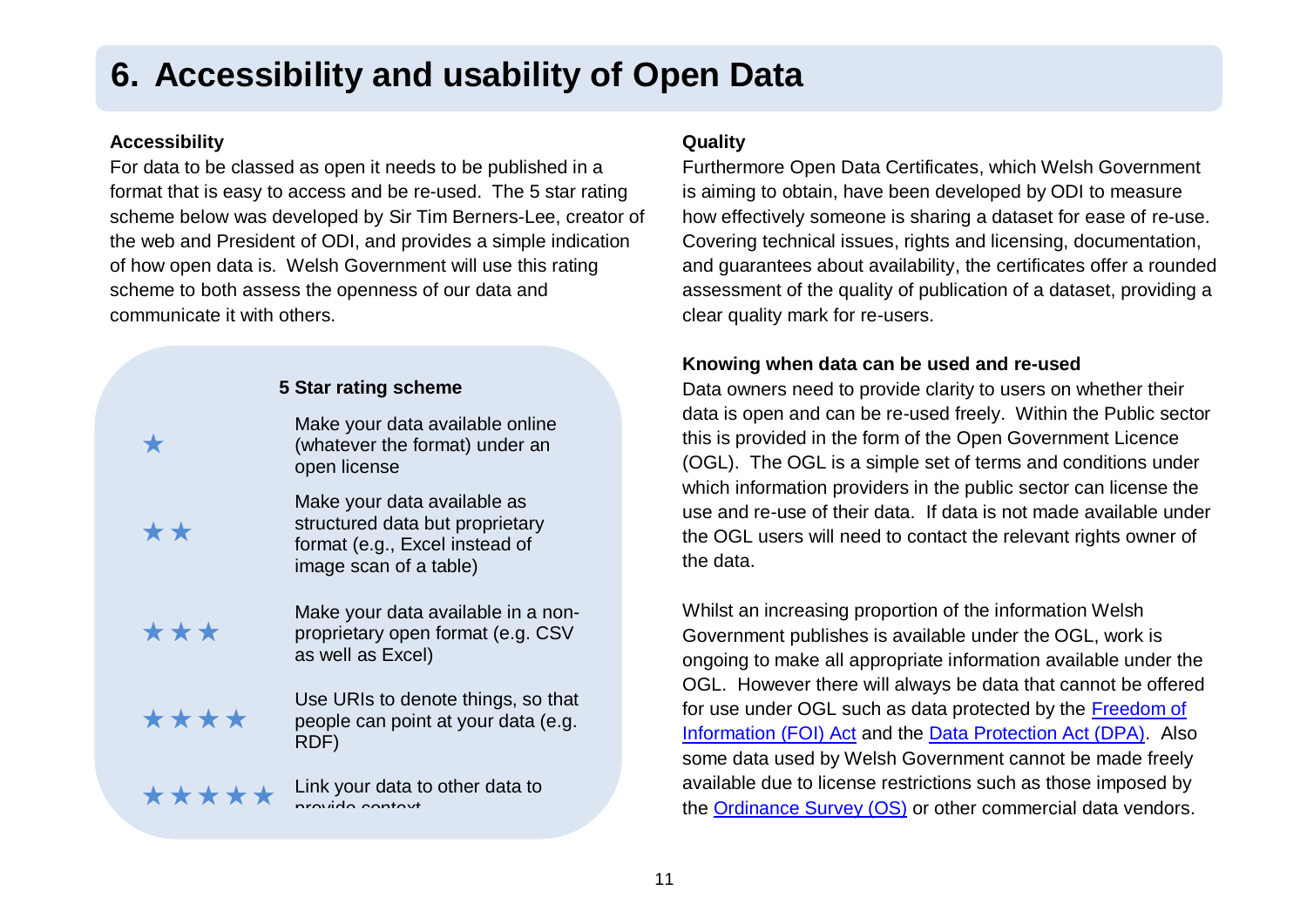### **7. What are we currently doing?**

#### **Making data available:**

Whilst this is the first Open Data Plan published by the Welsh Government, work is already ongoing in the field of open data. Whether it is the publication of structured data or the dissemination of spatial data, the Welsh Government is committed to meeting the differing needs of our data users. As such it's not a case of one size fits all, but using the most appropriate tool for the data and its users.

Two of the main means of sharing data openly are via [Lle,](http://lle.wales.gov.uk/home) our open platform for spatial data, and [StatsWales,](https://statswales.wales.gov.uk/Catalogue) the main site for accessing and downloading structured or aggregated statistical data such as Official Statistics.

#### **Lle**

Lle (which is Welsh for 'Place') is an open platform for spatial data which has been developed in partnership between the Welsh Government and Natural Resources Wales (NRW). Lle serves as a hub for data and information covering a wide spectrum of topics, though the original focus was on environmental data.

Lle was originally created to deliver the requirements of both Welsh Government and Natural Resources Wales (NRW) to comply with the EU INSPIRE Directive.

Built on a number of APIs (Application Programming Interface), or web services as they are sometimes known, most of the APIs or web services that serve the spatial datasets on Lle are compliant with [Open Geospatial](http://www.opengeospatial.org/)  [Consortium](http://www.opengeospatial.org/) (OGC) standards. The use of these 'open standards' enable datasets to be easily discovered and reused by digital tools and systems.

In order to enable users to view or download data to use in a wide variety of ways, all the data, where appropriate, published on Lle is licensed in accordance with the [Open](http://www.nationalarchives.gov.uk/doc/open-government-licence/version/3/)  [Government Licence](http://www.nationalarchives.gov.uk/doc/open-government-licence/version/3/) (OGL), which means it is free to share and re-use for personal, research or commercial purposes.

Future developments planned for Lle include providing a web based access point to search, view and download data relating to the full range of data across Welsh Government and wider. These developments, alongside those planned for StatsWales, will help create an Open Data Service for Wales.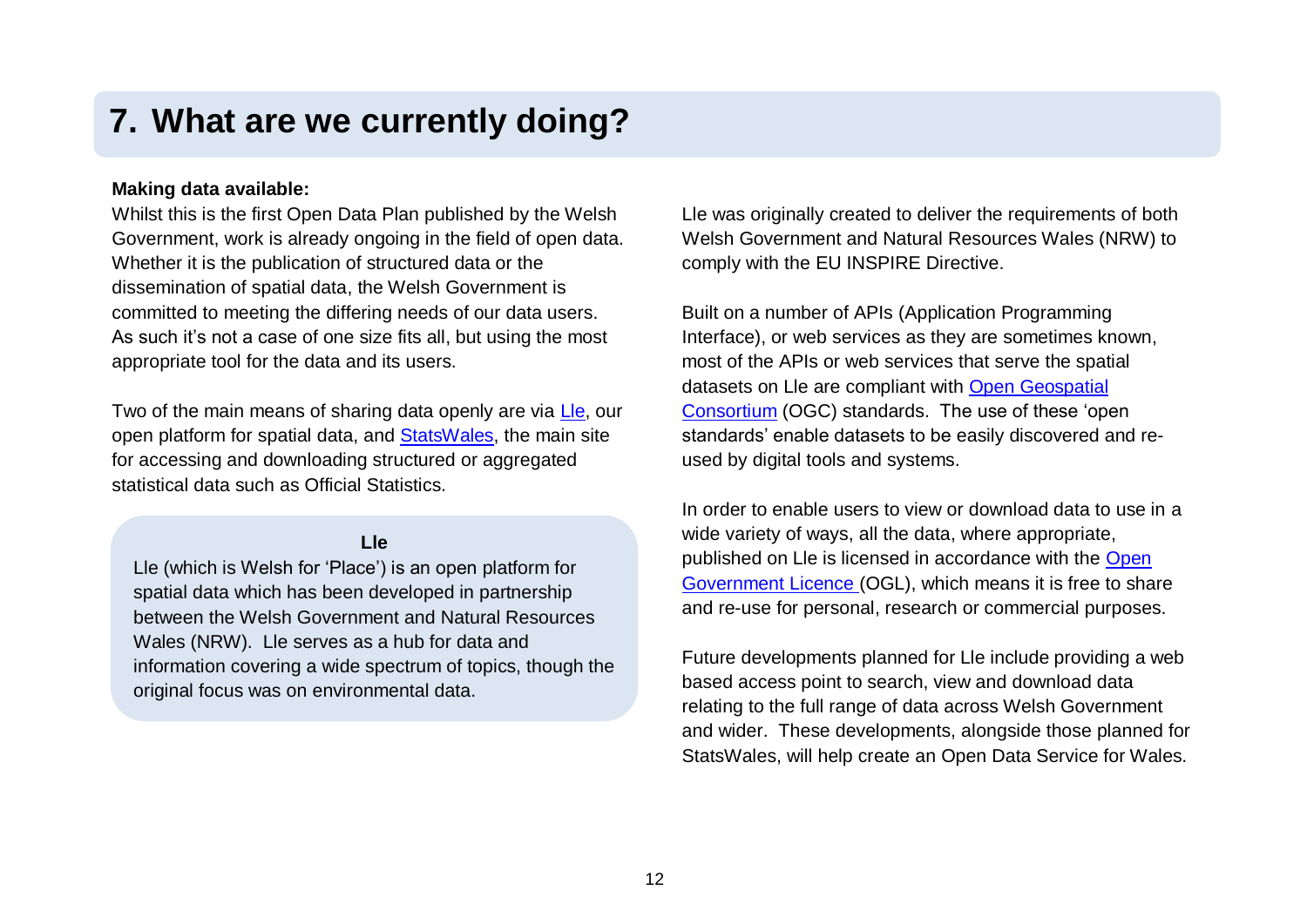#### **StatsWales**

StatsWales is the Welsh Government's online repository for detailed statistical data. It was an early example of opening up statistics for re-use and manipulation by the user, having been launched over a decade ago. StatsWales allows users to view and manipulate datasets, produce charts and download data in a variety of formats. StatsWales includes data on Wales' population, economy, the environment, education and health.

As well as enabling users to manipulate data tables and create charts, StatsWales also allows users to download data in a variety of formats including CSV and Excel.

However developments are underway using [OData,](http://www.odata.org/) the open data standard, to continue to improve the openness of the data held on StatsWales. In addition to making data on StatsWales available in a machine readable format, an API (Application Programming Interface) will be introduced that will allow users to define the data they require and extract the data automatically. Not only will these developments help move StatsWales to 4 stars on the 5 star open data rating scheme, but they should also improve the ability to link data.

Improvements have also been made to improve the completeness, quality and structure of the metadata on StatsWales. Work will continue to ensure that the standard of metadata established is maintained and that the metadata is made available via the API once in place.

#### **Figure 1: Data flows between Welsh Government websites**

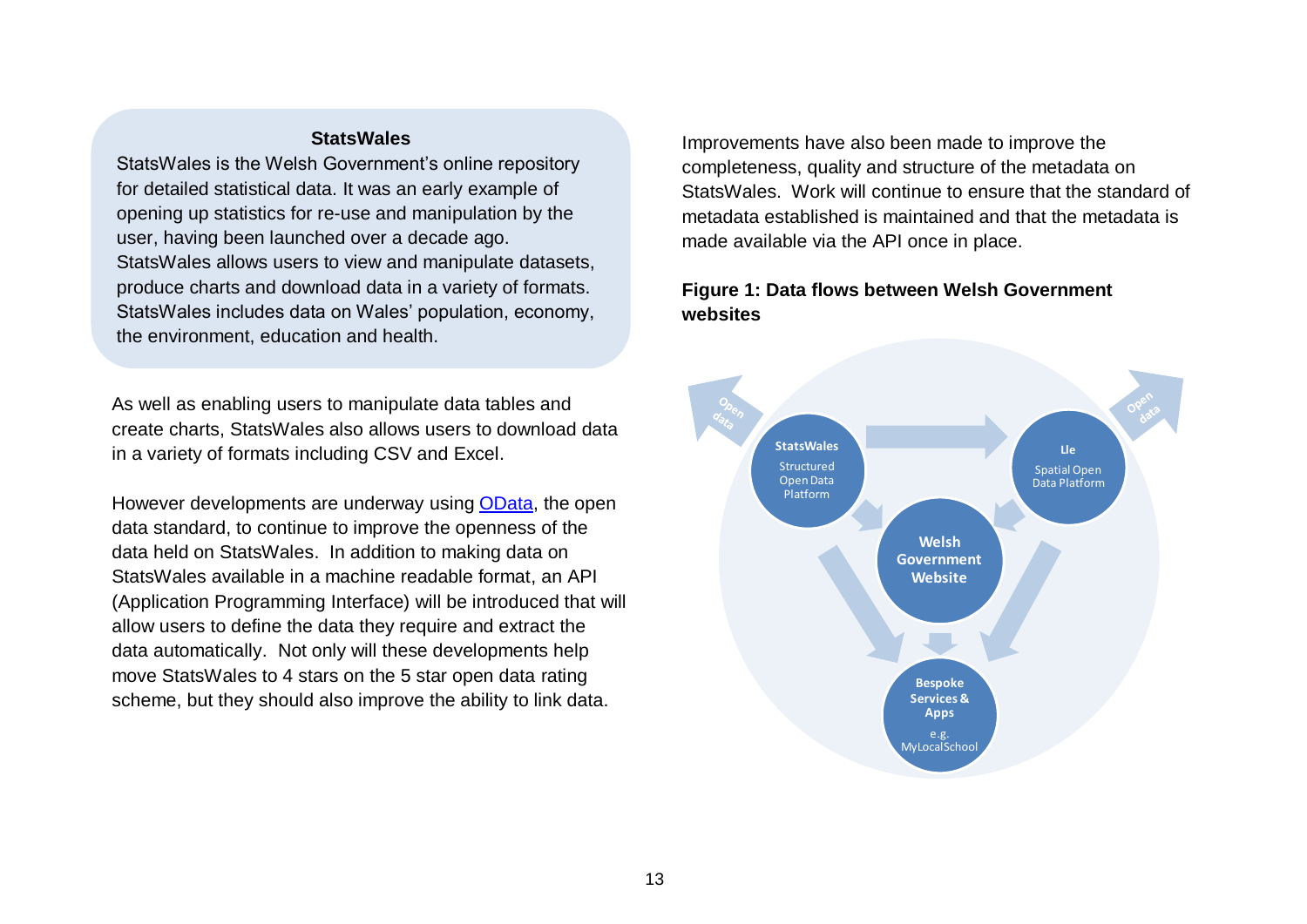The previous diagram outlines how data flows between the various Welsh Government websites/platforms, with both Lle and StatsWales acting as the main data stores and means of sharing open data. In addition to opening up data, both platforms also feed data into various bespoke services and applications, current examples include [MyLocalSchool](http://mylocalschool.wales.gov.uk/index.html?iaith=eng) and the [WIMD interactive dissemination tool.](http://wimd.wales.gov.uk/) They also both provide data for newly developed dissemination tools sitting on the main Welsh Government website, such as [Welsh economy: in](http://gov.wales/statistics-and-research/economic-indicators/?lang=en)  [numbers](http://gov.wales/statistics-and-research/economic-indicators/?lang=en) and [Local Authority Service performance.](http://gov.wales/topics/improvingservices/local-authority-service-performance/?lang=en)

#### **Opening up data: Programme for Government**

The current plan of action for Welsh Government puts transparency and accountability at the heart of what we do as a Government.

In addition to using graphical representation of performance indicators to openly show progress, the underlying data behind the performance indicators can also be accessed in a number of formats using our [open API.](http://gov.wales/about/programmeforgov/developertools?lang=en)

#### **Making use of open data**

To date much of the focus has been around the role of data owners and encouraging them to publish data openly. However this is only part the story. To be able to fully realise the benefits of open data, the data needs to be made use of. Therefore we want to work with other public bodies using the developments around StatsWales and Lle to re-use data in an automated fashion via other websites.

Whilst opening up data allows anyone to re-use the data; the Welsh Government is also committed to making the most of open data itself. Consideration is currently being given to a number of investigative pieces of work looking at how open data can help inform policy development. One example will draw together locations of grassland fires, the time of year and other data, such as environmental characteristics and areas of deprivation within Wales. Mapping this information together should provide an insight into the sources and characteristics of deliberate grassland fires that could in turn help identify areas of high risk and inform deterrence work. Making this available publically will allow these insights to be shared with other agencies such as local authorities and the third sector.

In July 2015 the Welsh Government announced a new Digital Innovation Fund that will explore how digital technology can innovate public services in Wales. The Digital Innovation Fund should also provide opportunities in the re-use of open data.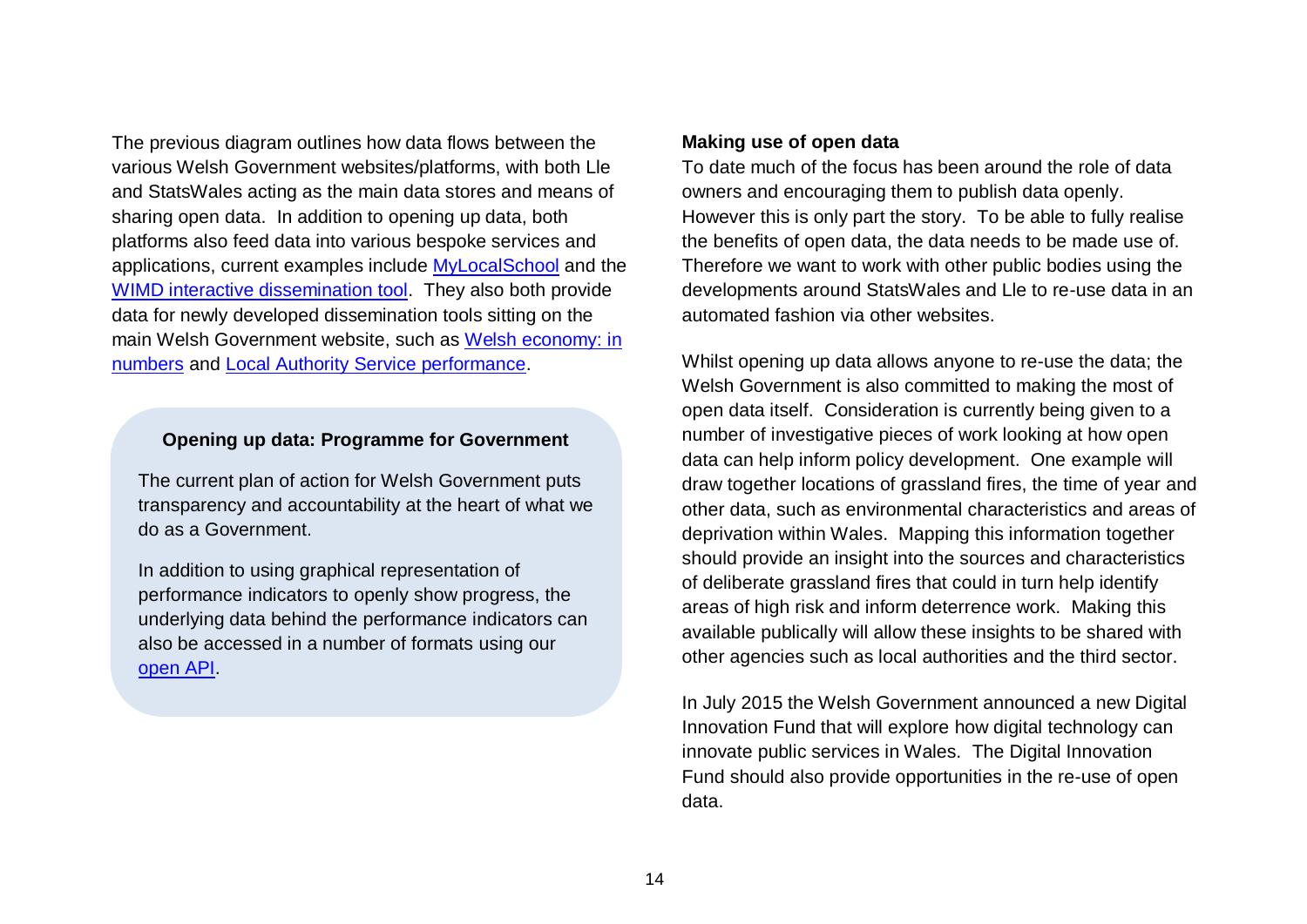### **8. What do we plan to do?**

In order to develop further as both a publisher of open data and user, the Welsh Government aims to focus on the following commitments which take into consideration the G8 open data principles:

#### **Open data by default:**

- (i) Develop StatsWales to increase its openness rating to 4\* by May 2016.
- (ii) Publish all new information on Welsh Government website in open formats from 1 April 2016.
- (iii) Publish all Welsh Government owned information, where appropriate, under the Open Government Licence (OGL).
- (iv) Provide support to public sector bodies in making use of open data through sharing of information and encourage them to publish their own open data plans.

#### **Quality and quantity:**

- (v) Obtain ODI open data certification for StatsWales and Lle.
- (vi) Develop and publish a catalogue of datasets published openly by the end of 2016.

#### **Useable by all:**

(vii) Develop an Open Data Service for Wales, building on the existing Lle and StatsWales infrastructure, with a focus on helping to improve public services by the end 2016-17.

#### **Releasing data for improved governance and innovation:**

(viii) Identify the open data needs of users to prioritise the datasets to publish openly through ongoing engagement with internal and external users.

### **Making use of open data: Food Hygiene Ratings App**

Hygienic, the food hygiene ratings app, is a mobile application created to help people check official food hygiene ratings and search for the most hygienic places to eat, thereby helping them make informed decisions about where they eat. The app, developed by Hookshot Ltd., draws on the UK food hygiene rating data published by Food Standards Agency under an Open Government Licence (OGL).



Food Standards Agency Food Hygiene Rating Scheme 2014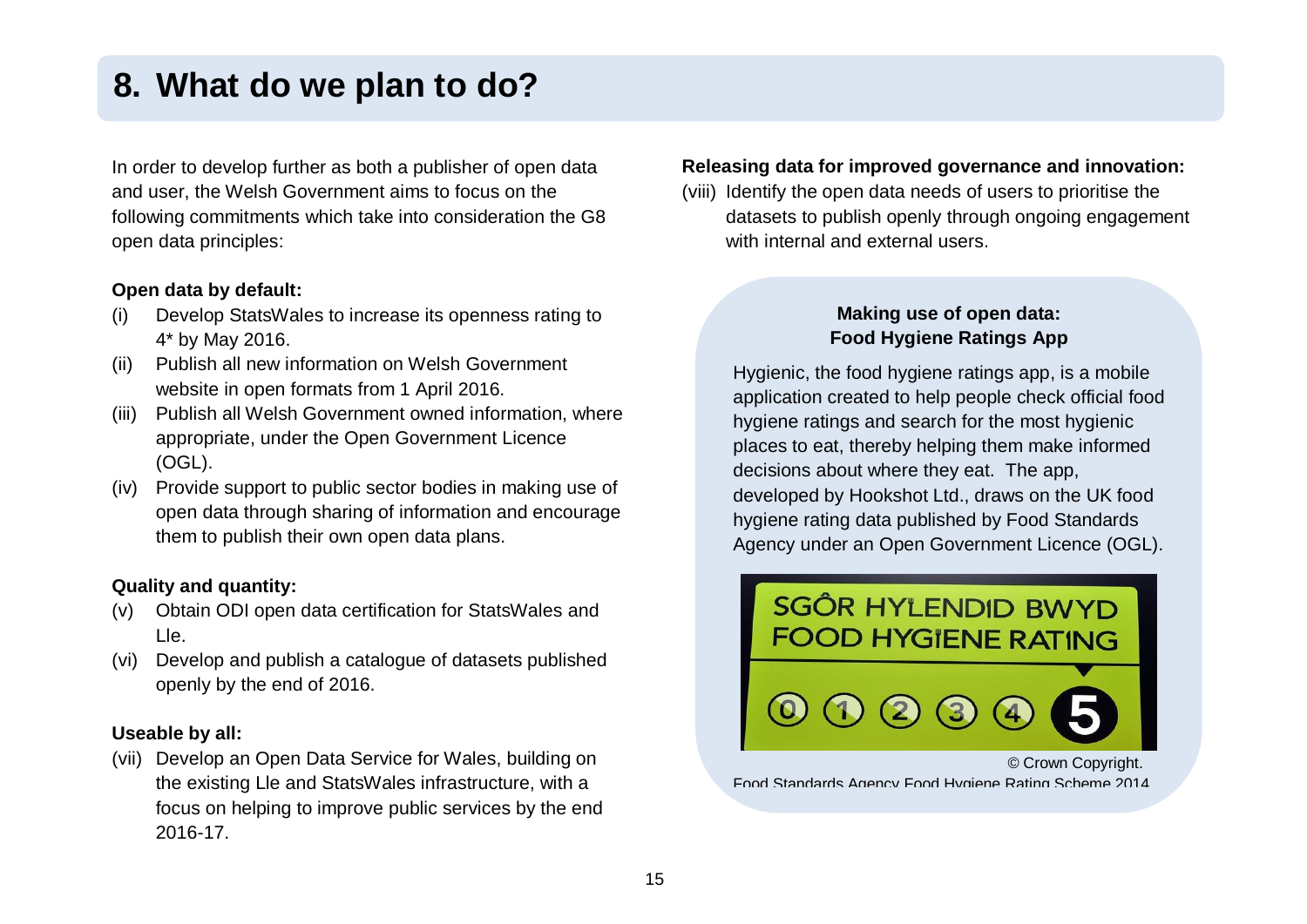### **9. What does this mean for you?**

Achievement of the Welsh Government commitments in section 8 should provide more clarity to officials on what data is openly available and how it can be accessed. It should also mean that our stakeholders and citizens also have greater access and are therefore more informed.

If you are planning to collect data or are already a data owner you may want to give consideration to whether there are any reasons why your data shouldn't be published openly. If there's not and you want advice on how best to share and publish your data, there is plenty of support available both within your departments (Departmental Knowledge and Information Managers (DKIMs) and Information Asset Owners (IAOs)) as well as centrally (Knowledge and Analytical Services (KAS) and the Office of the Chief Digital Officer (CDO)).

#### **Monitoring progress**

Progress made on achieving the Welsh Government commitments outlined within this open data plan will be continually monitored and reviewed. Further to this, the Office of the Chief Digital Officer (CDO) within Welsh Government will report on progress on an annual basis.

#### **Open data can help you get where you need to be for work or pleasure**



[Moovit,](http://moovitapp.com/en-gb/) launched in the UK in January 2015, is a free public transport app that draws on open data and live inputs from users to provide a variety of journey options and estimated arrival times across many cities.

Helping users make decisions about their journeys, Moovit incorporates a journey planner, real-time travel information (including Tube line statuses and bus arrival and departure times), a favourite routes dashboard, narrated and a live map that shows nearby stops, the lines that run through them and upcoming arrival times.

Source[: Moovit](http://moovitapp.com/en-gb/) – Logo by Kateaz777 (Own work) [CC BY-SA 4.0 [\(http://creativecommons.org/licenses/by-sa/4.0\)](http://creativecommons.org/licenses/by-sa/4.0)], via Wikimedia Commons